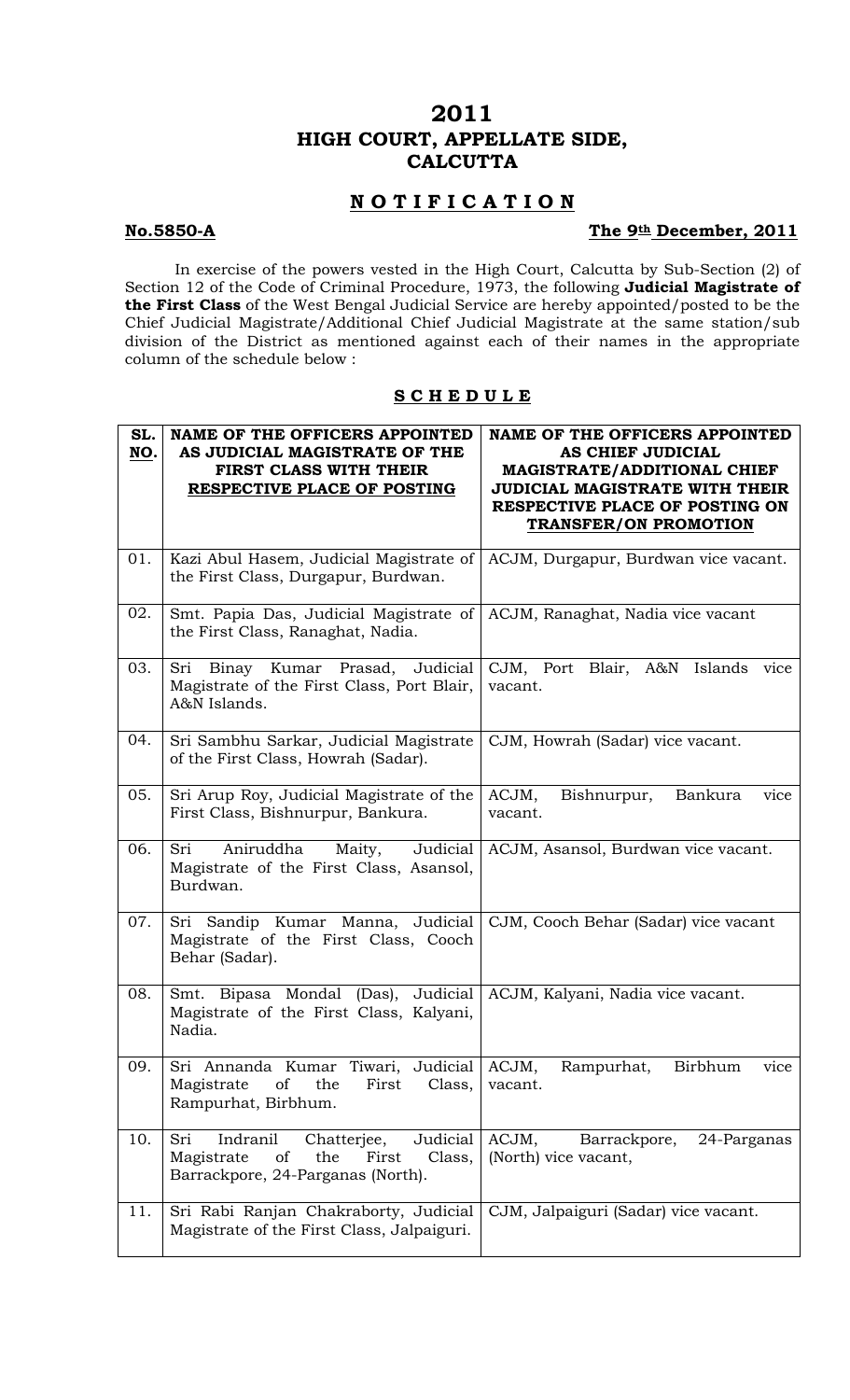| 12. | Class,<br>the<br>First<br>Islampur,<br>Uttar<br>Dinajpur.                                                                            | Sri Bikash Lama, Judicial Magistrate of   ACJM, Islampur, Uttar Dinajpur vice<br>vacant. |
|-----|--------------------------------------------------------------------------------------------------------------------------------------|------------------------------------------------------------------------------------------|
| 13. | Sri Binay Kumar Pathak, Judicial<br>Magistrate of the First Class, Purulia<br>(Sadar).                                               | CJM, Purulia (Sadar) vice vacant.                                                        |
| 14. | Sri Anjan Kumar Sengupta, Judicial   CJM, Raiganj,<br>Magistrate of the First Class, Raiganj,<br>Uttar Dinajpur.                     | Uttar Dinajpur<br>vice<br>vacant.                                                        |
| 15. | Kallol<br>Sri<br>Kumar<br>Das,<br>Magistrate of the First Class, Paschim<br>Medinipur (Sadar).                                       | Judicial   CJM, Paschim Medinipur (Sadar) vice<br>vacant.                                |
| 16. | Sri<br>Judicial<br>Kanti<br>Roy,<br>Pijush<br>Magistrate of the First Class, Malda<br>(Sadar).                                       | CJM, Malda (Sadar) vice vacant.                                                          |
| 17. | Molla Asgar Ali, Judicial Magistrate of<br>the First Class, Darjeeling (Sadar).                                                      | CJM, Darjeeling (Sadar) vice vacant                                                      |
| 18. | Sri Chiranjib Bhattacharya, Judicial<br>Magistrate of the First Class, Bankura<br>(Sadar).                                           | CJM, Bankura (Sadar) vice vacant                                                         |
| 19. | Sri<br>Kumar<br>Sukul,<br>Deb<br>Magistrate of the First Class, Tamluk,<br>Purba Medinipur.                                          | Judicial   CJM, Tamluk, Purba Medinipur vice<br>vacant                                   |
| 20. | the First Class, Jhargram, Paschim<br>Medinipur.                                                                                     | Sri Rohan Sinha, Judicial Magistrate of ACJM, Jhargram, Paschim Medinipur<br>vice vacant |
| 21. | Sri Duri Venkat Srinivas, Judicial ACJM, Arambagh, Hooghly<br>Magistrate of the First Class, Arambagh,<br>Hooghly.                   |                                                                                          |
| 22. | Mukherjee, Judicial<br>Sri<br>Arjun<br>Magistrate of the First Class, Nadia<br>(Sadar).                                              | CJM, Nadia (Sadar) vice vacant                                                           |
| 23. | Sri Pijush Ghosh, Judicial Magistrate of<br>the First Class, Bolpur, Birbhum.                                                        | ACJM, Bolpur, Birbhum vice vacant                                                        |
| 24. | Tapas Kumar Mitra, Judicial<br>Sri<br>Magistrate of the First Class, Kakdwip,<br>24-Parganas (South).                                | ACJM, Kakdwip, 24-Parganas<br>(South)<br>vice vacant                                     |
| 25. | Gopal Kishore Sinha, Judicial ACJM, Basirhat, 24-Parganas<br>Sri<br>Magistrate of the First Class, Basirhat,<br>24-Parganas (North). | (North)<br>vice vacant                                                                   |
| 26. | Abu Helal Manjurur Rahaman, Judicial<br>Class,<br>Magistrate<br>of<br>the<br>First<br>Bidhannagar, 24-Parganas (North).              | ACJM,<br>Bidhannagar,<br>24-Parganas<br>(North) vice vacant                              |
| 27. | Yasmin Ahmed, Judicial Magistrate of<br>the First Class, Burdwan (Sadar).                                                            | CJM, Burdwan (Sadar) vice vacant                                                         |
| 28. | Madhumita<br>Smt.<br>Magistrate of the First Class, Siliguri,<br>Darjeeling.                                                         | Basu, Judicial   ACJM, Siliguri, Darjeeling                                              |